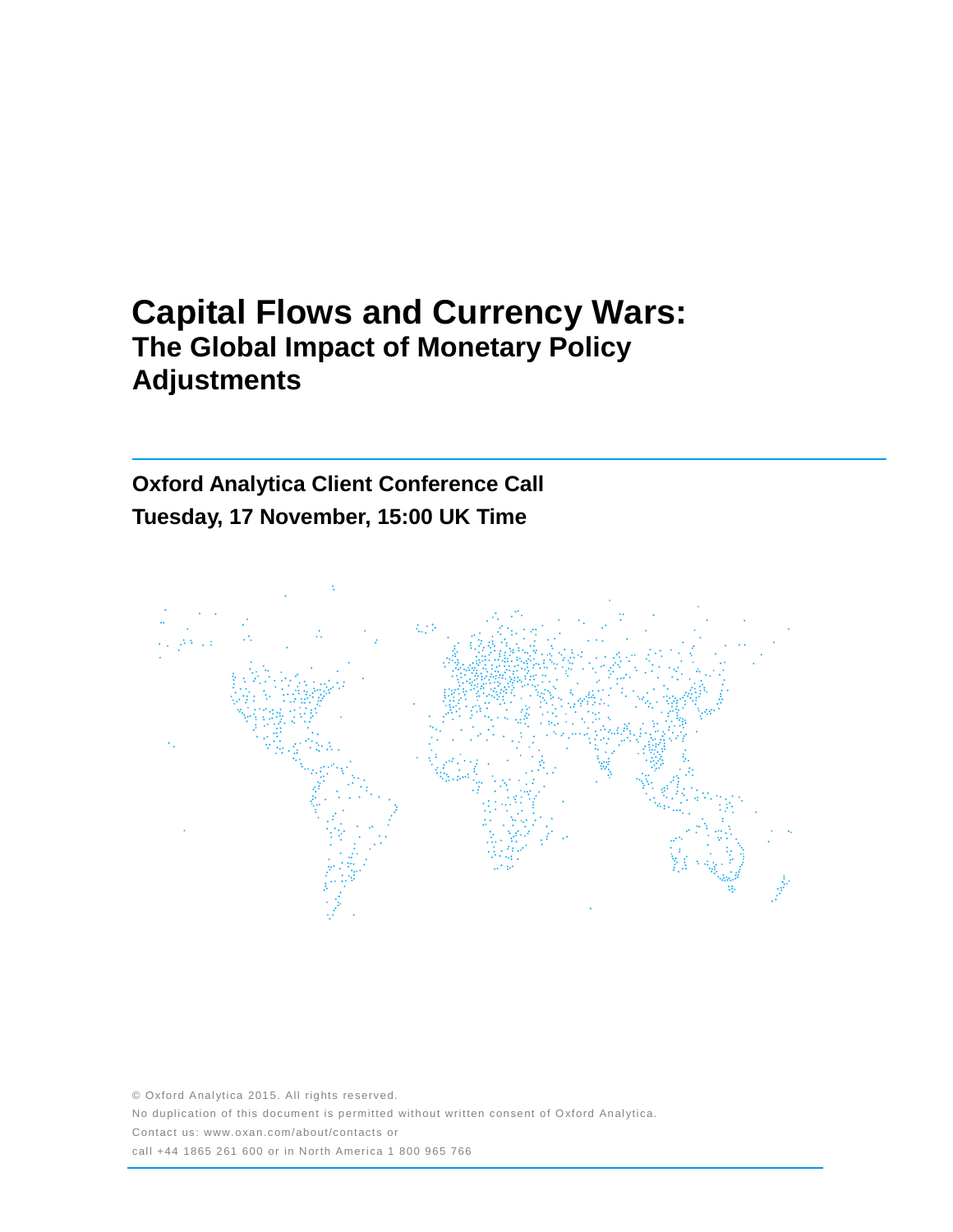

## **Capital Flows and Currency Wars: Capital Flows and Currency Wars:**

#### **The Global Impact of Monetary Policy Adjustments**

Next month, the US Federal Reserve is expected to start raising its policy interest rates for the first time since 2006. At the same time, the ECB is likely to be expanding its quantitative easing programme. Not since the ECB was established in 1998 have the monetary policies of the world's two leading central banks headed in opposite directions; such divergence will affect financial markets, governments and corporations worldwide.

Some of the economies most affected will be emerging markets that benefited from large capital inflows as the Fed expanded its balance sheet. Capital is already flowing out of EMs, many of which are also suffering from plunging commodity prices. Intensifying capital flight would put governments under stress from falling currencies and growing current-account deficits.

Join our Client Conference Call on 17 November 2015 at 15.00 GMT**,** where we will address the following issues:

- The impact of the Fed rates 'lift-off' on the US economy, the yield curve and the dollar's exchange rate.
- The size, duration and composition of the ECB's QE extension, and its likely success in restimulating EU economies.
- Whether 'currency wars' will fire up if other EM central banks reply in kind to China's depreciation of the renminbi.
- The outlook for the EM capital outflows and which EMs are most at risk.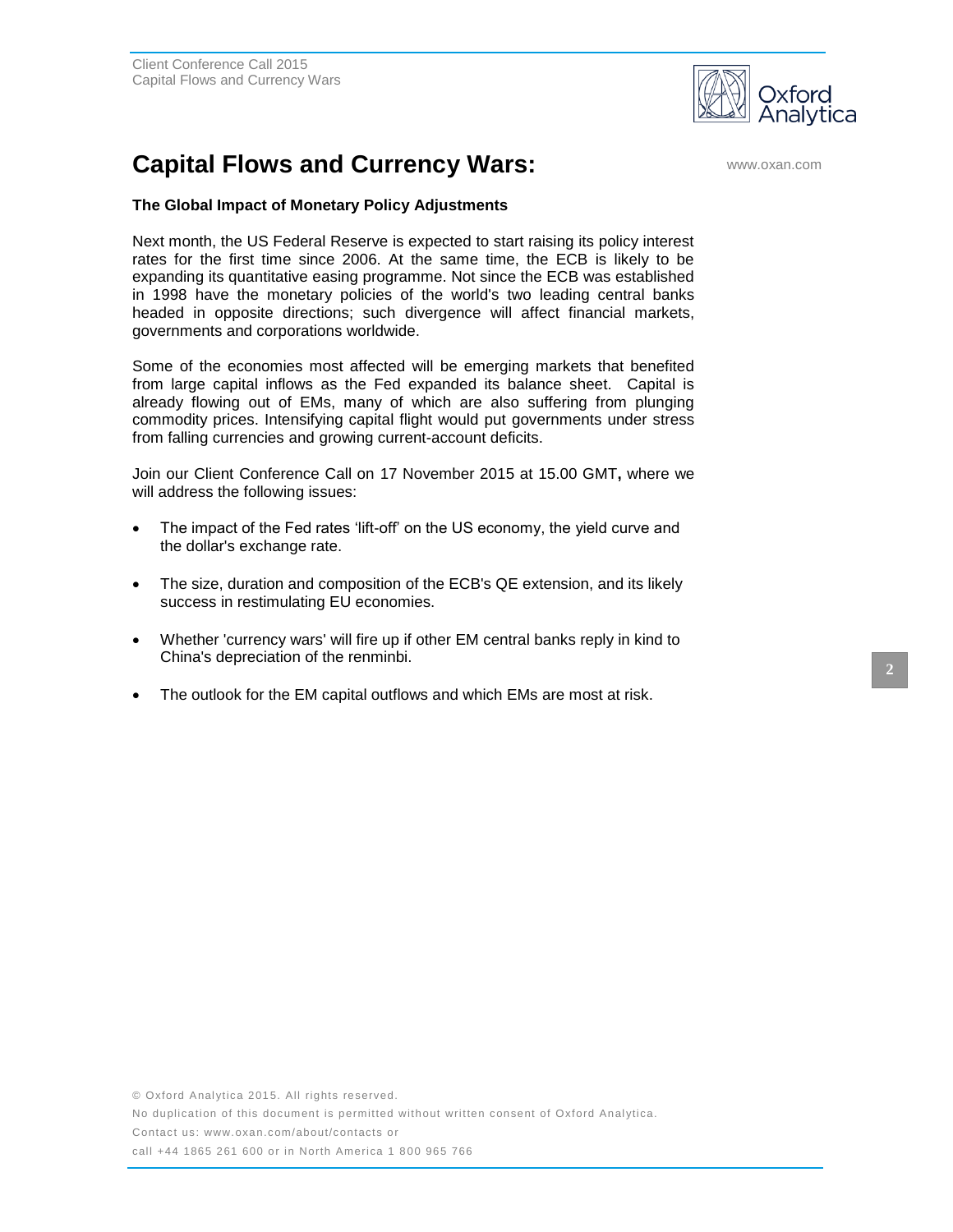

**Chair** www.oxan.com

#### **Paul Maidment, Director of Analysis and Managing Editor, Oxford Analytica**

Paul Maidment joined Oxford Analytica in December 2014 as the Director of Analysis and Managing Editor of the Oxford Analytica Daily Brief.

He is an award-wining journalist who founded the New York-based digital editorial consultancy Bystander Media in 2010. A pioneer in combining digital and print journalism, he was previously Editor of [Forbes.com](http://forbes.com/) and Executive Editor of Forbes, transforming a magazine website into the leading online destination for business, finance and up-scale lifestyle. Before joining Forbes in 2001, Paul was the founding Editor of the Financial Times' award-winning web site [FT.com](http://ft.com/) and Assistant Editor of the newspaper. His early career as an editor and foreign correspondent encompassed The Economist, the Asian Wall Street Journal and the BBC in the U.K. the U.S. and Asia — a depth of journalistic experience and breadth of media that gives him a unique perspective on the changes transforming publishing and the world economy. Paul was inducted into the Digital Hall of Fame in New York in 2010.

### **Panellists will include:**

#### **Vanessa Rossi**

Advisor on Global Economics and Finance, Oxford Analytica Emeritus Fellow, St Antony's College, Oxford;

Senior Research Fellow, School of Interdisciplinary Area Studies, University of Oxford; Emeritus Fellow, Russian and Eurasian Studies Centre, St Antony's College, Oxford; taught at universities in the UK and held visiting appointments at US universities; has advised corporations involved in business with Russia and has served as specialist advisor to the House of Commons.